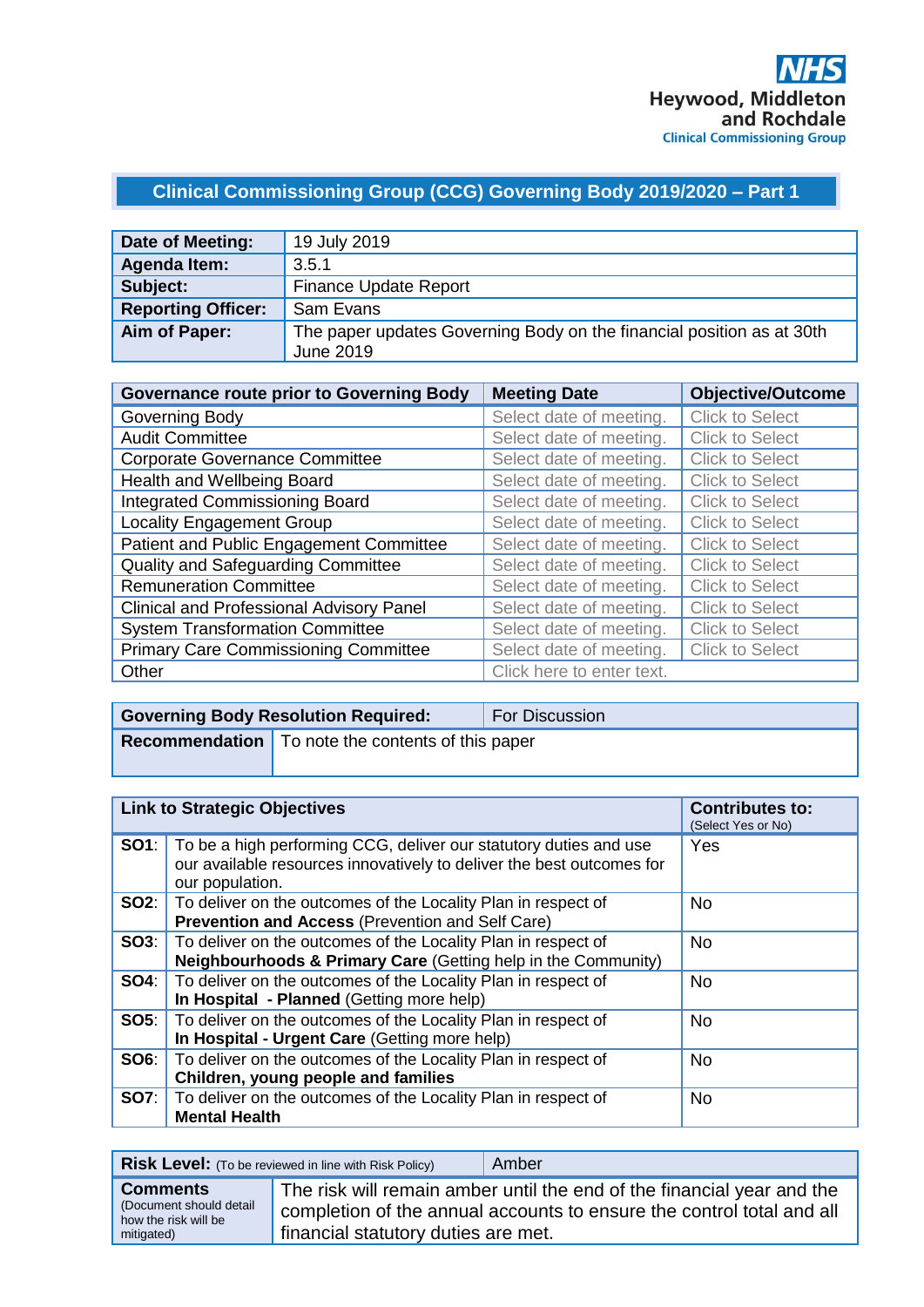| <b>Content Approval/Sign Off:</b>                                 |                                              |
|-------------------------------------------------------------------|----------------------------------------------|
| The contents of this paper have been<br>reviewed and approved by: | Chief Finance Officer, Sam Evans             |
| <b>Clinical Content signed off by:</b>                            | Not applicable                               |
| Financial content signed off by:                                  | Deputy Chief Finance Officer, Jonathan Evans |

|                                                       | <b>Completed:</b> |
|-------------------------------------------------------|-------------------|
| Clinical Engagement taken place                       | Not Applicable    |
| Patient and Public Involvement                        | Not Applicable    |
| <b>Patient Data Impact Assessment</b>                 | Not Applicable    |
| Equality Analysis / Human Rights Assessment completed | Not Applicable    |

# **Executive Summary**

This report updates Governing Body on the financial position of the CCG for the period ending 30th June 2019.

At month 03, the CCG is forecasting to meet its business rules by breaking even in the financial year and achieving its control total.

There are a number of pressures within the financial position :

**Acute**: Acute is forecast to over spend by £1,547k primarily due to over performance at Pennine Acute in relation to Non-Elective activity. This can be seen within the general medicine specialty where it has been noted that the complications and comorbidities (CC) score is consistently higher than the CCG has previously seen.

**Mental Health:** Mental Health is forecasting to overspend by £360k mainly due to increased observations for a long-term LD patient in Cheshire and Wirral Partnership NHS Foundation Trust.

Members are asked to

Note the content of this report and the associated risks.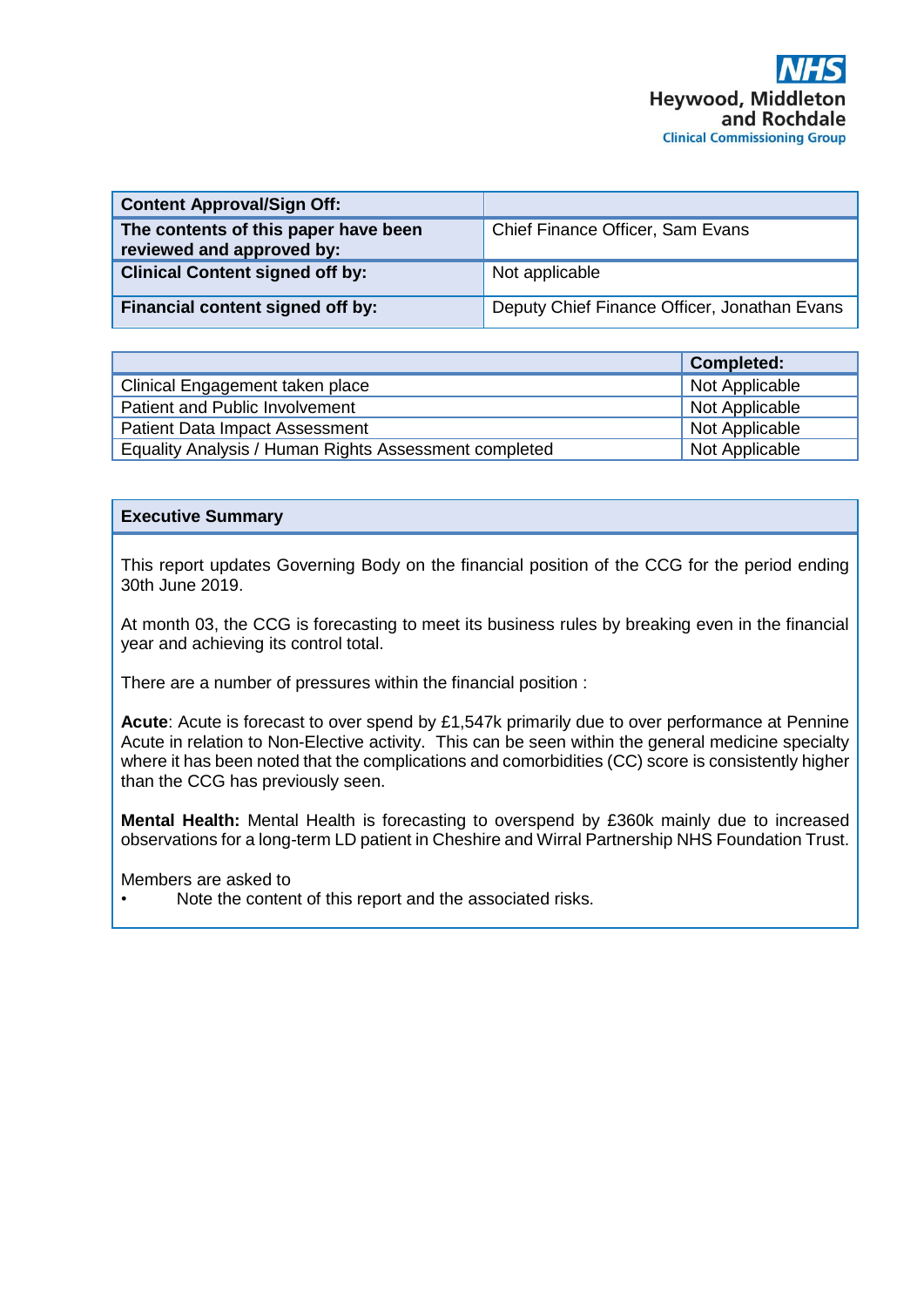**1. CCG Financial Overview**

| <b>Key Financial Indicators</b>                                                                                                       |             |                                                     |          |        |       |  |
|---------------------------------------------------------------------------------------------------------------------------------------|-------------|-----------------------------------------------------|----------|--------|-------|--|
|                                                                                                                                       |             | Operate within Delegated Expenditure Budget (£000s) |          |        |       |  |
|                                                                                                                                       | <b>Plan</b> | Actual                                              | Variance | Result | Trend |  |
| Cumulative to<br>date                                                                                                                 | 94.844      | 93.906                                              | (938)    |        |       |  |
| Year end<br>Outturn                                                                                                                   | 387.631     | 383.881                                             | (3,750)  |        |       |  |
| Budgets have been set to ensure HMR CCG achieves a £3,750k control total in<br>2019/20 which is 1.1% of the core resource allocation. |             |                                                     |          |        |       |  |

# **2. Performance Month 03**

Table 1 summarises the Financial Position at the end of Month 03.

|                                     | <b>Budget</b> | <b>WTE Estab</b> | <b>WTE Worked</b> | <b>Budget YTD</b> | <b>Actual YTD</b> | Variance YTD | <b>Forecast</b><br>Outturn | <b>Forecast</b><br>Variance |
|-------------------------------------|---------------|------------------|-------------------|-------------------|-------------------|--------------|----------------------------|-----------------------------|
| <b>Allocations</b>                  | (387, 631)    | $\mathbf 0$      | $\mathbf{0}$      | (94, 844)         | (94, 844)         |              | (387, 631)                 |                             |
| <b>Historic Surplus Requirement</b> | 3,750         | $\mathbf 0$      | $\Omega$          | 938               |                   | (938)        |                            | (3,750)                     |
| <b>Total Allocations</b>            | (383, 881)    |                  |                   | (93,906)          | (94, 844)         | (938)        | (387, 631)                 | (3,750)                     |
| Admin                               |               |                  |                   |                   |                   |              |                            |                             |
| <b>Running Costs</b>                | 4,671         | 47.38            | 45.40             | 1,123             | 1,039             | (84)         | 4,537                      | (134)                       |
| <b>Total Admin</b>                  | 4,671         | 47.38            | 45.40             | 1,123             | 1,039             | (84)         | 4,537                      | (134)                       |
| <b>Programme</b>                    |               |                  |                   |                   |                   |              |                            |                             |
| Mental Health                       | 39,629        | 0.00             | 0.00              | 9,855             | 9,871             | 16           | 39,990                     | 360                         |
| Acute                               | 189,733       | 0.00             | 0.00              | 46,939            | 47,116            | 177          | 191,280                    | 1,547                       |
| Primary Care                        | 13,706        | 13.40            | 12.00             | 2,641             | 2,635             | (5)          | 13,670                     | (36)                        |
| Co-Commissioning                    | 31,873        | 0.00             | 0.00              | 7,621             | 7,621             |              | 31,873                     | (0)                         |
| Prescribing                         | 37,189        | 0.00             | 0.00              | 8,838             | 8,838             | (0)          | 37,189                     |                             |
| Continuing Care                     | 11,689        | 13.70            | 14.55             | 2,799             | 2,774             | (25)         | 11,650                     | (39)                        |
| Community Health Services           | 46,892        | 0.00             | 0.00              | 11,620            | 11,621            |              | 46,893                     |                             |
| Other                               | 9,928         | 14.20            | 14.20             | 2,417             | 2,390             | (27)         | 9,904                      | (24)                        |
|                                     | 380,640       | 41.30            | 40.75             | 92,730            | 92,867            | 137          | 382,449                    | 1,809                       |
| <b>Reserves and Contingencies</b>   | (1, 430)      | 0.00             | 0.00              | 53                | 0                 | (53)         | (3, 105)                   | (1,675)                     |
| <b>Total Expenditure</b>            | 383,881       | 88.68            | 86.15             | 93,906            | 93,906            |              | 383,881                    |                             |
|                                     |               |                  |                   |                   |                   |              |                            |                             |
| (Surplus)/Deficit                   | (0)           |                  |                   | (0)               | (938)             | (938)        | (3,750)                    | (3,750)                     |

At month 03, the CCG is forecasting to meet its business rules and achieve its control total.

# **3. Financial Performance**

# **MENTAL HEALTH**

At Month 3 Mental Health Services is showing a forecast overspend of £360k due to the following:

- Increased costs for Observations for LD Patient: £290k
- Additional costs for Individual Commissioned Packages: £115k
- Increased costs of the Enhanced Acute Capacity Beds (Pennine Care): £44k

This has been partially offset by: -

• Funding from Mental Health Investment Standard as a consequence of in year slippage on the IAPT and EIP investments: - £100k

The CCG has a patient at Cheshire and Wirral NHS Partnership in a Learning Disability bed. The cost of the bed is funded through the Greater Manchester CCG risk share for which the CCG pays a contribution of £50k. This patient was assessed in May 2019 and required increased observations at a cost of £25k a month. This has led to a forecast overperformance of £290k that is over and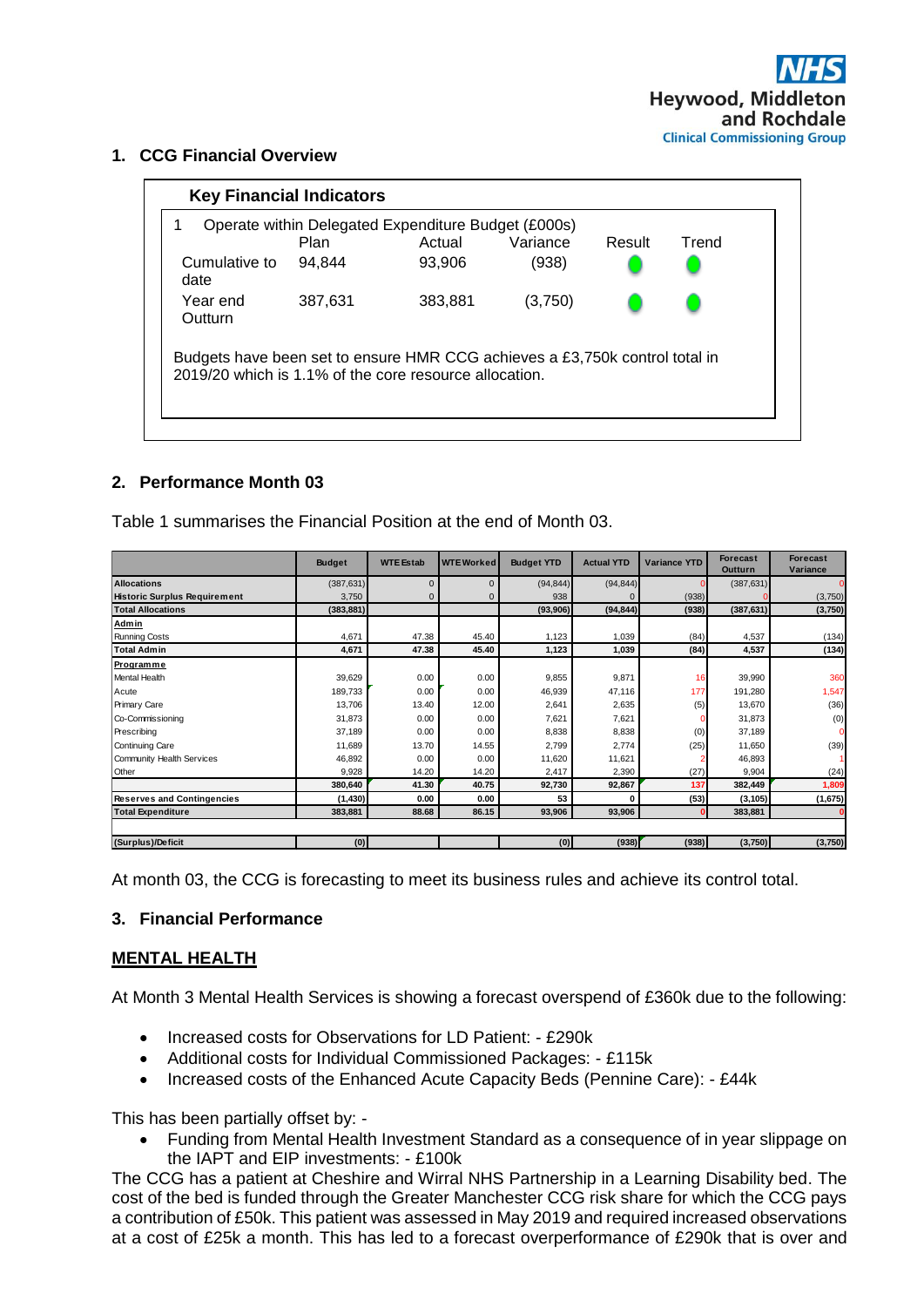

above the agreed contract value. This assumes the patient requires this level of observation for the full year which the CCG is investigating.

The CCG pays for individual commissioning Mental Health Packages. Based on month 3 activity the CCG is forecast to overperform by £115k. The following graph shows the number of patients on individually commissioned Mental Health Packages from 2015-2016 to present: -



The graph shows that individualised commissioning packages of care in 19/20 as at Month 3 are fewer than in 18/19 as at month 3, but the cost of packages are higher due to patients requiring long stay care in settings such as Learning Difficulties, Continuing care and Section 117 Learning Difficulties rather than Acute and Psychiatric Intensive care which are at a lower cost but higher volume of patients.

The cost of the Enhanced Capacity Beds at Pennine Care (12 additional beds) are split across commissioners based on the 16/17 service line reporting adopted for activity planning purposes with a risk share on utilisation. Based on this plan and the bed usage at month 2, the expected annual forecast spend is £872k which is £44k over plan.

One of the areas of overperformance in 18/19 was the number of patients requiring Acute Mental Health Beds and the cost to the CCG which equated to £2.1m above the block contract. Additional investment in the Acute Mental Health Beds (Pennine Care) and Priory beds was meant to reduce the demand in spot purchases of Acute Mental Health beds, but this was not the case in 18/19. The trend has continued in Quarter 1 of 19/20 and work is being undertaken with the provider Pennine care to understand the reasons for admissions, and ensure appropriate services are commissioned to deal with the high number of admissions.

Mental Health transformation work has started on crisis management with the commencement of the Safe Haven in April 2019. This should assist the CCG in reducing the number of people in Acute Mental Health Beds by ensuring patients are referred and monitored in appropriate settings and reduce the pressure in A&E.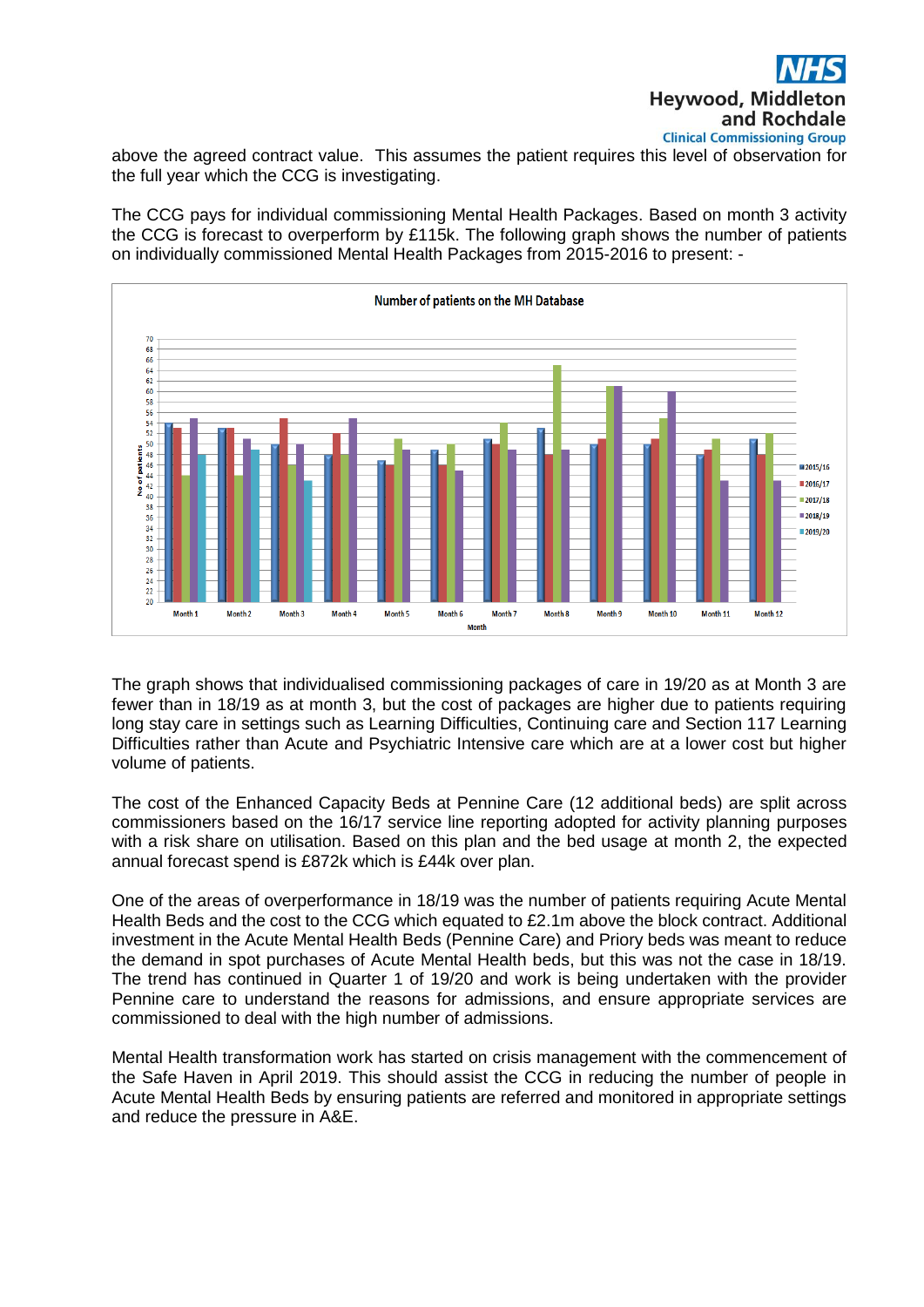# **ACUTE SERVICES**

At Month 3, Acute Services are over performing by £177k based on the Month 2 activity data but forecasting to over perform by £1,547k at year end.

The over performance is detailed further in the Contract Performance (Activity) section.

|                              |                                                                                                         | Annual        | <b>YTD</b>    | <b>YTD</b>    | <b>YTD</b> | Forecast       |
|------------------------------|---------------------------------------------------------------------------------------------------------|---------------|---------------|---------------|------------|----------------|
| Area                         | Includes (but not exhaustive)                                                                           | <b>Budget</b> | <b>Budget</b> | <b>Actual</b> | Variance   | Variance       |
| <b>Private Providers</b>     | BMI. Oaklands, CareUK                                                                                   | 3,348,935     | 829,409       | 849,192       | 19,783     | 64,446         |
| Diagnostics                  | Mediscan, Broomwell Healthwatch and Lancaster House                                                     | 1,291,357     | 322,827       | 306,859       | (15,968)   | (14, 761)      |
| <b>NHS Trusts</b>            | PAHT, Leeds & East Lancs                                                                                | 119,783,571   | 29,925,559    | 30,590,169    | 664,610    | 1,500,000      |
|                              | NHS Foundation Trusts MFT, SRFT, WWL, Tameside                                                          | 24,767,815    | 6,188,901     | 6,084,527     | (104, 374) |                |
| <b>NHS Trusts NCA</b>        | Ad hoc or Non recurrent                                                                                 | $-263,292$    | $-328,585$    | $-322.535$    | 6,050      | 4,608          |
| General                      | PAHT POCT Tests                                                                                         | 69,815        | 17,451        | 17,451        |            |                |
|                              | Stockport Cardiac Triage                                                                                | 8,480         | 2,118         | 2,120         |            | $\mathbf 0$    |
|                              | RNIB                                                                                                    | 9,300         | 2,325         | 2,325         |            | 0              |
|                              | Elective Care Plan                                                                                      |               | $\Omega$      | 0             |            | 0              |
| <b>Childrens Services</b>    | Alder Hey                                                                                               | 102,086       | 25,521        | 20,813        | (4,708)    | $\mathbf 0$    |
| <b>CATS</b>                  | CareUK, Durnford Dermatology, InHealth                                                                  | 2,606,248     | 621,436       | 574,311       | (47, 125)  | (509)          |
| <b>IECP</b>                  | PAHT, BMI & InHealth                                                                                    | 23,608,188    | 5,902,044     | 5,569,948     | (332,096)  |                |
| <b>High Cost Drugs</b>       | Baxters, BUPA                                                                                           | 37,001        | 9,246         | 7,485         | (1,761)    | $\overline{0}$ |
| <b>NCAs</b>                  | Various                                                                                                 | 1,661,741     | 415,434       | 415,434       |            |                |
| Ambulance                    | <b>NWAS</b>                                                                                             | 9,456,083     | 2,364,015     | 2,356,949     | (7,066)    | (7,000)        |
|                              | PAHT, RMBC                                                                                              | 1,159,205     | 287,436       |               |            | 0              |
| <b>System Resilience</b>     |                                                                                                         |               |               | 287,436       |            |                |
| <b>Transformation Monies</b> | Various                                                                                                 | 2,086,264     | 353,836       | 353,836       |            |                |
|                              |                                                                                                         | 189,732,797   | 46,938,973    | 47,116,320    | 177,347    | 1,546,784      |
|                              | The Acute services forecast of £1,547k over performance for 2019/20 is based on the Pennine             |               |               |               |            |                |
|                              | Acute forecast position as they have seen continued over performance at Month 02. The CCG has           |               |               |               |            |                |
|                              |                                                                                                         |               |               |               |            |                |
|                              | a contract reserve of £1.5m to cover this pressure, but it needs highlighting early that this level of  |               |               |               |            |                |
|                              | performance is unsustainable for the CCG.                                                               |               |               |               |            |                |
|                              |                                                                                                         |               |               |               |            |                |
|                              | <b>Contract Performance (Activity)</b>                                                                  |               |               |               |            |                |
|                              |                                                                                                         |               |               |               |            |                |
|                              |                                                                                                         |               |               |               |            |                |
|                              | <b>Integrated Elective Care Pathway (IECP)</b>                                                          |               |               |               |            |                |
|                              |                                                                                                         |               |               |               |            |                |
|                              |                                                                                                         |               |               |               |            |                |
|                              | IECP is under performing £332k at month 2. This is mainly due to trauma & orthopaedic day cases         |               |               |               |            |                |
|                              | and elective activity. These are under performing £171k and £103k respectively.                         |               |               |               |            |                |
|                              |                                                                                                         |               |               |               |            |                |
|                              |                                                                                                         |               |               |               |            |                |
|                              | The trauma & orthopaedic specialty is currently under performing across the Pennine Acute               |               |               |               |            |                |
|                              |                                                                                                         |               |               |               |            |                |
|                              | footprint due to staff shortages, but it will be most evident under the IECP contract for the CCG.      |               |               |               |            |                |
|                              | They currently have 6 consultant vacancies, 2 are out to advert and they are using locums to cover.     |               |               |               |            |                |
|                              | However, there is still significant underperformance. The CCG is continuing to monitor the situation    |               |               |               |            |                |
|                              |                                                                                                         |               |               |               |            |                |
|                              | and has requested regular updates on the recruitment as it progresses.                                  |               |               |               |            |                |
|                              |                                                                                                         |               |               |               |            |                |
|                              |                                                                                                         |               |               |               |            |                |
|                              | There is no reason to believe this under performance isn't recoverable at this stage, as the waiting    |               |               |               |            |                |
|                              | lists have increased to 5.7% because of the underperformance. To be prudent, the IECP is                |               |               |               |            |                |
|                              |                                                                                                         |               |               |               |            |                |
|                              | forecasting a break-even position for 2019/20 as at month 03.                                           |               |               |               |            |                |
|                              |                                                                                                         |               |               |               |            |                |
|                              | <b>Pennine Acute Hospitals (PAHT)</b>                                                                   |               |               |               |            |                |
|                              |                                                                                                         |               |               |               |            |                |
|                              |                                                                                                         |               |               |               |            |                |
|                              | The contract for 2019/20 is a full Payment by Results (PbR) contract for Elective whereby the CCG       |               |               |               |            |                |
|                              |                                                                                                         |               |               |               |            |                |
|                              | will pay for the actual activity. For Non-Elective, there is a proposed cap and collar across the North |               |               |               |            |                |
|                              |                                                                                                         |               |               |               |            |                |
|                              | East Sector CCG's. Based on this proposal, the table below shows what the CCG will pay                  |               |               |               |            |                |
|                              | depending on the Trusts under and over performance. If performance is below or above 5% of              |               |               |               |            |                |
|                              |                                                                                                         |               |               |               |            |                |
|                              | plan, then the Trust and CCG must meet within 10 working days to discuss any matters that either        |               |               |               |            |                |
|                              | party considers necessary in relation to the current over / under performance. Currently, the trust     |               |               |               |            |                |
|                              | is overperforming by 106.2%. This has resulted in a year to date pressure of £569k.                     |               |               |               |            |                |
|                              |                                                                                                         |               |               |               |            |                |

# **Contract Performance (Activity)**

# *Integrated Elective Care Pathway (IECP)*

# *Pennine Acute Hospitals (PAHT)*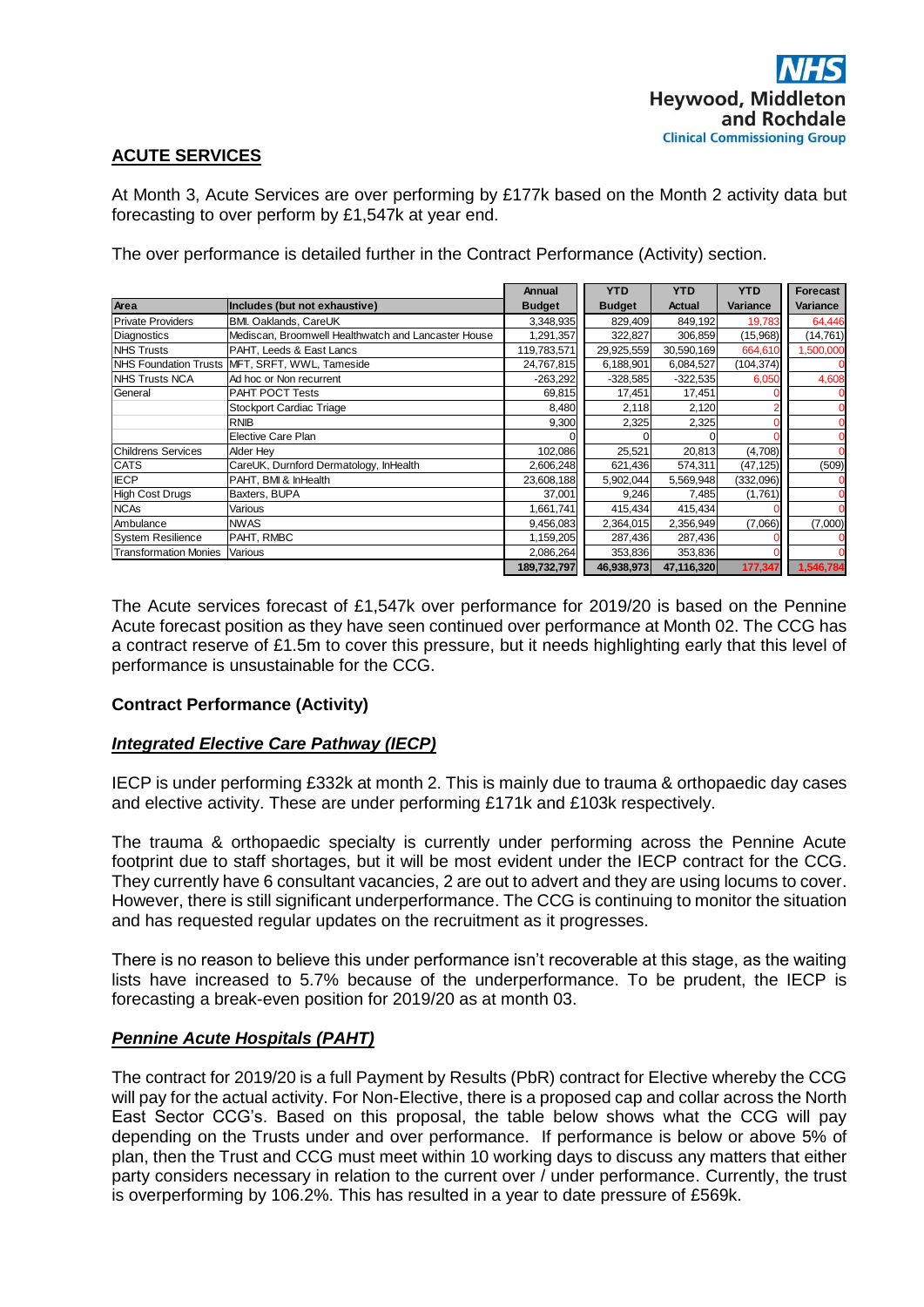## **Non-Elective Cap and Collar:**

| <b>Emergency Care Threshold(s)</b>               | <b>Price</b><br><b>Emergency Care Marginal</b><br>Percentage (being the percentage of Unit<br>Price to be paid or deducted for<br>Emergency Care Services delivered<br>above or below the Value of Planned<br><b>Activity)</b> |
|--------------------------------------------------|--------------------------------------------------------------------------------------------------------------------------------------------------------------------------------------------------------------------------------|
| <b>Where the Emergency Care Activity Value:</b>  |                                                                                                                                                                                                                                |
| < 95 % of the Value of Planned Activity          | -50                                                                                                                                                                                                                            |
| > 95% - 99.4% of the Value of Planned Activity   | $-20$                                                                                                                                                                                                                          |
| >99.4% - 100.6% of the Value of Planned Activity | $-100$                                                                                                                                                                                                                         |
| >100.6% - 105% of the Value of Planned Activity  | 20                                                                                                                                                                                                                             |
| >105% of the Value of Planned Activity           | 50                                                                                                                                                                                                                             |

There are mitigating factors to consider when considering the over performance at Pennine Acute two such factors come from the contract challenge process, these are:

Blood Withdrawals – Unspecified blood withdrawals have been conducted as a day case and attracted a higher tariff than they would when conducted as an outpatient. There is no significant difference to the patient experience. This was successfully challenged during the contracting round and the plan value was reduced accordingly. However, PAHT haven't been able to enact this change to date and are still charging the day case rate. The Trust are adding a credit to the data to reflect this, but it currently doesn't reflect the level of activity that is being done. The North East Sector CCGs are in discussion with the Trust to add a reconciling adjustment to reflect the higher level of activity. This could possibly be in the region of £200,000 full year additional credit for the CCG which has not been included in the month 3 forecast.

Procedure of Limited Clinical Value (PLCV) - These are procedures which national experts have suggested have only limited or temporary benefit, and which are not felt to be necessary to maintain good health. This means they need to be considered on a case by case basis and meet strict criteria before they can be funded. However, audits have revealed that the Trust may have conducted some of these procedures when they do not meet the criteria. In 2019/20 the North East Sector CCGs along with the Trust will strive to ensure these unnecessary procedures are not performed. In the meantime, the CCGs intend to withhold payment for those which are deemed inappropriate once further investigation to finalise these values has been completed.

Also, at the request of the CCG the Trust is going to review some case files for patients with high complications and comorbidities scores to ensure the coding is accurate.

PAHT is forecasting £1,500k over performance for 2019/20, based on the activity data and the factors above. Future reports will update on these contract challenges and the outcomes of the audits with the forecast being adjusted as appropriate

# *Salford Royal Foundation Trust (SRFT)*

SRFT are under performing £171k at Month 2. This is mainly in three areas – Elective £100k, Critical Care £40k and Non Elective £35k.

The Elective under performance is due to reduced activity in high cost procedures in specialties such as bariatric surgery, neurosurgery and nephrology. As these are high cost, low volume areas this under performance doesn't raise any concerns and may be recovered in year. Critical care, by its very nature is ad hoc and high cost.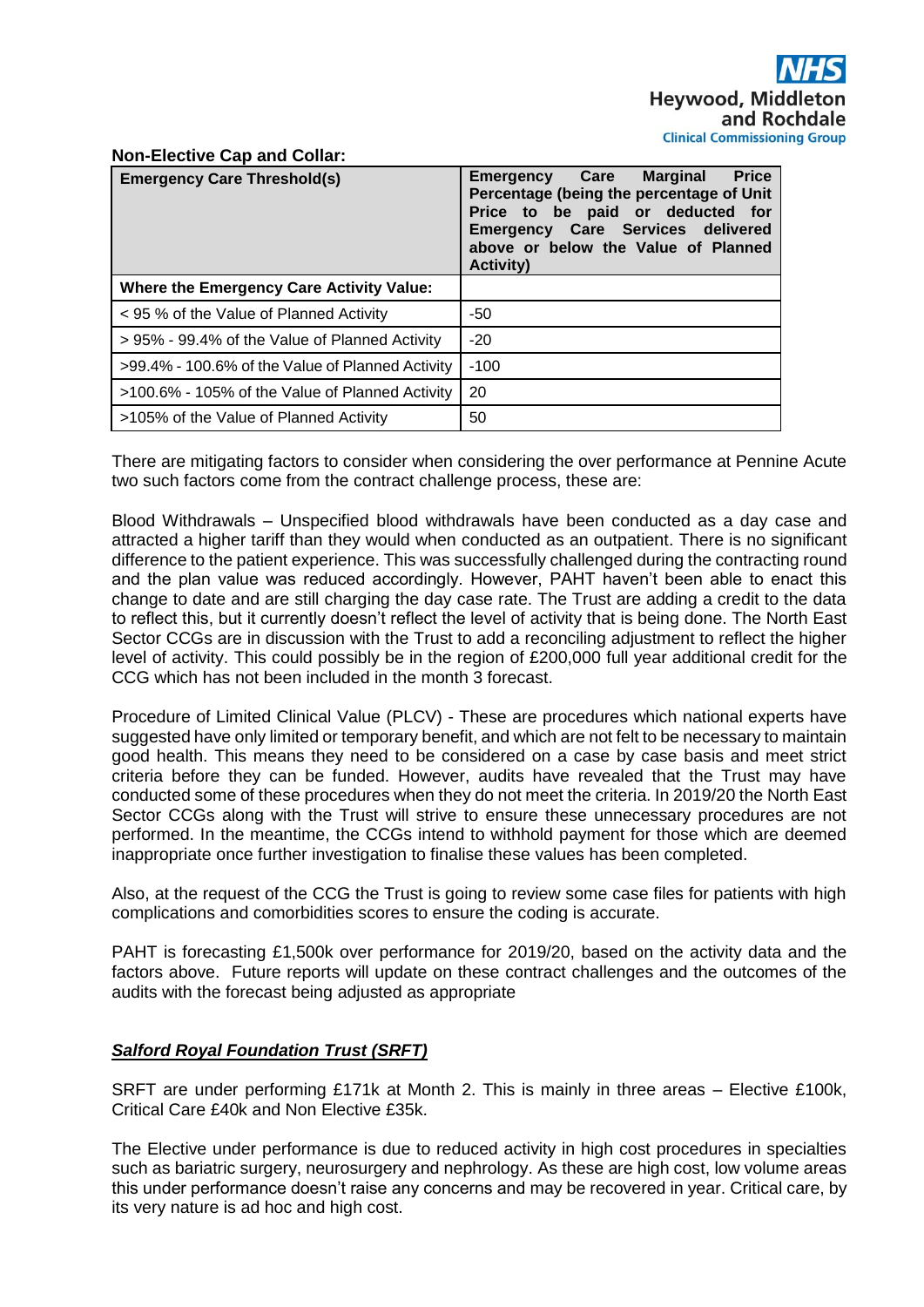

SRFT is forecast to break even this year as the under performance is not expected to continue and activity can be brought back in line with plan.

# **PRIMARY CARE AND PRESCRIBING**

# **Delegated Co-Commissioning**

At month 3 the CCG is forecasting a break-even position for Delegated Co-Commissioning. In 19/20 the Delegated Co-Commissioning allocations have been reduced by £944k for GP Indemnity. This means there are no available uncommitted reserves within Co-Commissioning to invest in Primary Care in 19/20 as there has been in previous years.

## **Primary Care Networks: -**

The Primary Care Network DES is part of the new 5-year GP contract introduced from 1 April 2019. The DES gives practices the opportunity to come together as a network working closely with other primary care and community staff and health and care organisations to provide integrated services for their local populations. The total amount of national funding flowing through Networks DES for HMR equates to circa £1.3m for the period 1 July 2019 until 31st March 2020 for which the CCG has received an additional £980k to cover the PCN Leadership, Additional Roles and the Participation DES, with the existing Extended Hours DES being reinvested into the PCN. Similar funding levels continue for the following four years with additional opportunity for networks to bid for funding from the Investment and Impact Fund for initiatives to support delivery of the NHS Long Term plan.

The CCG are also required to invest the previously identified £1.50 per head of £352k into Primary Care Networks for Network Support. The table below shows a breakdown of what will be given to the Networks in 2019/20 and how this has been calculated.

| <b>Number Description</b>   | £000  | <b>Budget Rationale Note</b>                                              |                                                                                                                                                                                                                                                                                                                        |
|-----------------------------|-------|---------------------------------------------------------------------------|------------------------------------------------------------------------------------------------------------------------------------------------------------------------------------------------------------------------------------------------------------------------------------------------------------------------|
| 1 GP PCN Leadership         | 91    |                                                                           | £0.51 per head of population (raw To be used to fund backfill to allow a clinical Director for each Network. Funded from<br>list size) Q2 onwards in 2019/20. Full year £121k.                                                                                                                                         |
| 2 Additional Roles          | 454   |                                                                           | To be used to fund 70% of clinical Pharmacist costs (Band 7 to 8a) and 100% Social<br>£1.84 per head of population Prescribing Link Workers (up to band 5). Physician associates and first contact<br>(weighted list size) physiotherapists being added to here 2020 and first contact community paramedics in<br>2021 |
| 3 Participation DES         | 435   | £1.76 per head of population<br>(weighted list size)                      | Payment to the network for GP's to be part of the PCN's                                                                                                                                                                                                                                                                |
| 4 Extended Hours Access DES | 347   | list size)                                                                | E1.45 per head of population (raw To be used to support Extended Hours Coverage for each PCN                                                                                                                                                                                                                           |
| 5 Network Support           | 352   | E1.50 per head of population (raw To be used as PCN chooses<br>list size) |                                                                                                                                                                                                                                                                                                                        |
| <b>Total</b>                | 1,679 |                                                                           |                                                                                                                                                                                                                                                                                                                        |

# **Prescribing**

Prescribing data is received 2 months in arrears. At month 3 we have received 1 month of data, but due to the volatile nature of prescribing, a true year end position is difficult to forecast until the end of quarter 3. We have therefore forecast a break-even position. However, it must be noted that there are a number of QIPP (£800k) and transformation schemes (£916k) associated with prescribing for 2019/20, so these will need to be monitored closely to ensure they are delivered.

# **Continuing Care**

At Month 3 the CCG is forecasting a non-recurrent underspend position of £39k by year end for CHC & FNC. this underspend is due to several vacancies within the team.

The joint CHC admin and nursing team is being transferred to HMR CCG commencing 01<sup>st</sup> July 2019. Previously the team worked across both HMR and Bury CCG. Going forward, the team will work solely for HMR. Anticipated savings with regards to additional reviews and use of the Local Authority PAS system has been used to support the new staffing structure. This will need to be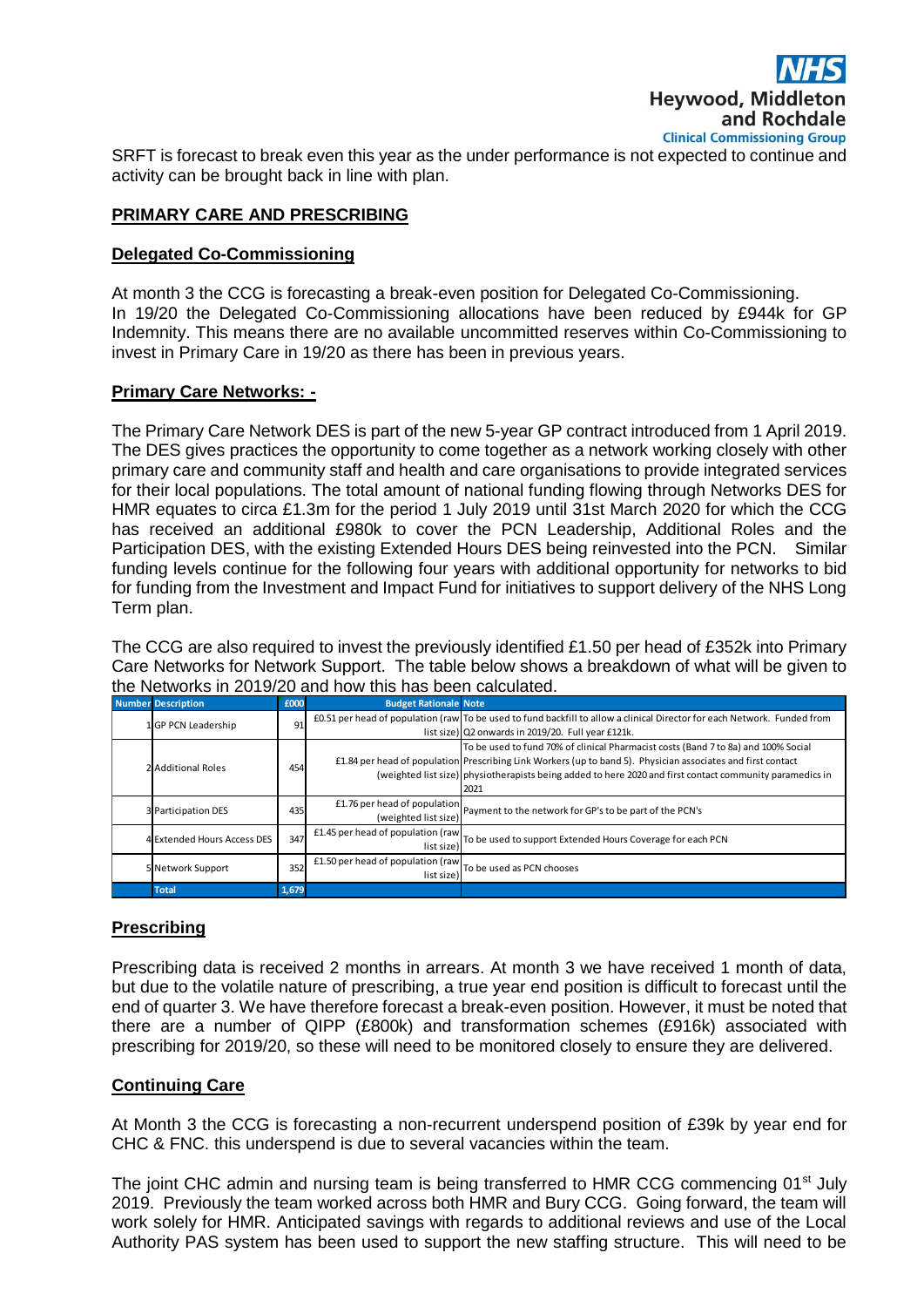

closely monitored throughout this financial year to ensure a financial pressure does not arise from this restructure.

# **COMMUNITY HEALTH SERVICES**

At Month 3, Community Health Services are forecasting a break-even position.

## **Pennine Care Community Adult Services**

In 2018/19, Pennine Care NHS FT gave notice on the following Community Contracts; Audiology, Podiatry, RBMS, MSK and Posture and Mobility, which would allow the trust to concentrate on its core Services in Mental Health. These Community Services moved to Salford Royal from the 1<sup>st</sup> July 2019. To ensure there are no cost pressures to the CCG in 2019/20, £500k has been set as a reserve to mitigate any financial issues that may arise because of the transfer that the CCG may be liable for.

## **Community Neuro Rehab Update**

At the start of April 19 there were three neuro rehab patients in high cost private placements (£600k annually). One of these patients is now no longer eligible to receive CCG funding while there has been one new patient admitted to a private placement, on May 10th. Consequently, there are still, currently, three private placements funded by the CCG.

The newly enhanced Pennine Acute 'Community Neuro Rehab Team' (CNRT) have recently been given authorisation, by the CCG, to review these three patients. The review is to assess the patient's suitability for repatriation into more suitable care, such as the Community.

In addition to this the CNRT will now attend any 'Individual Funding Request' panel, where there is a new Neuro-Rehab funding request, on the agenda. This will mean that the CNRT will now assess a patient's suitability for a Community placement, as an alternative to being admitted to a high cost private placement.

#### **Running Cost Allowance**

Running costs for the CCG are forecast to underspend £134k at month 3. The main areas contributing to the underspend are Commissioning team, Clinical support, performance and Quality assurance. This is due to vacant posts currently being carried and additional savings made from staff sacrificing salary to purchase additional leave.

A review and consultation are being undertaken of the commissioning team structure with a view to forming a joint commissioning directorate with the local authority. Once the new structure is implemented the running cost forecast will be reviewed and any movements will be reported in future months.

The CCG is expecting a reduction of £552k in its corporate running cost allowance, down from £4,674k in 2019/20 to £4,122k in 2020/21.

The finance team will be working closely with the relevant budget holders for the remainder of this financial year to identify further savings to plan and manage this reduction.

#### **4. Statement of Financial Position**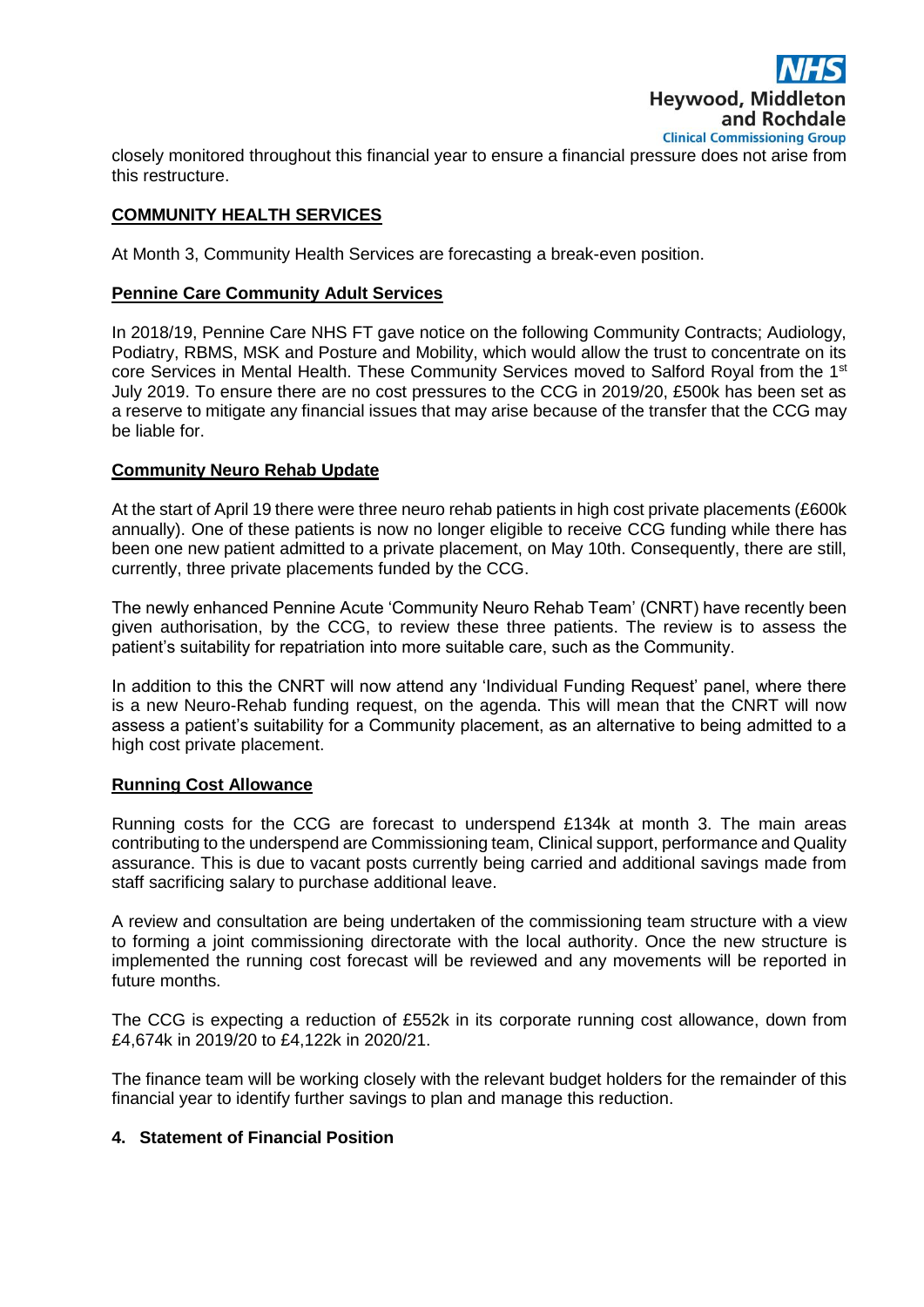**Hevwood, Middleton** and Rochdale

|                                            | <b>Clinical Commissioning Group</b> |               |                |  |
|--------------------------------------------|-------------------------------------|---------------|----------------|--|
|                                            | 31/05/2019                          | 30/06/2019    | Movement       |  |
|                                            | £                                   | £             | £              |  |
| <b>CURRENT ASSETS</b>                      |                                     |               |                |  |
| Cash & Cash Equivalents                    | 68,689                              | 58,180        | $-10,509$      |  |
| <b>Current Trade And Other Receivables</b> | 1,852,435                           | 2,337,670     | 485,235        |  |
| <b>TOTAL CURRENT ASSETS</b>                | 1,921,124                           | 2,395,850     | 474,726        |  |
| <b>CURRENT LIABILITIES</b>                 |                                     |               |                |  |
| Current Trade And Other Payables           | $-26,053,421$                       | $-24,916,715$ | 1,136,707      |  |
| <b>TOTAL CURRENT LIABILITIES</b>           | $-26,053,421$                       | $-24,916,715$ | 1,136,707      |  |
| TOTAL CURRENT ASSETS/(LIABILITIES)         | $-24, 132, 297$                     | $-22,520,864$ | 1,611,433      |  |
| <b>TOTAL NET LIABILITIES</b>               | $-24, 132, 297$                     | $-22,520,864$ | 1,611,433      |  |
| <b>TAXPAYERS EQUITY</b>                    |                                     |               |                |  |
| <b>I&amp;E Reserve - General Fund</b>      | 392,697,094                         | 20,375,374    | $-372,321,720$ |  |
| Net Gen Fund-PPA Drawdown                  | -431,541,280                        | -91,760,783   | 339,780,498    |  |
| <b>SUB TOTAL RESERVES</b>                  | $-38,844,187$                       | -71,385,409   | $-32,541,222$  |  |
| Statement of Comprehensive Net Expenditure | 62,976,484                          | 93,906,273    | 30,929,789     |  |
| <b>TOTAL TAXPAYERS EQUITY</b>              | 24, 132, 297                        | 22,520,864    | $-1,611,433$   |  |

## **Current Assets**

At month 03, Total current assets are £2,396k which includes £58k for cash.

£854k is on the balance sheet for the maternity pathway, which will be offset at year end with an invoice from Pennine Acute. £520k was paid by faster payment to Springhill Hospice. This will be matched to the invoice in July and will no longer sit on the balance sheet. £236k has been prepaid for Co-Commissioning Premises costs.

#### **Current Liabilities**

At month 03, Current Trade and Other Payables are £24,917k.

The current position relating to liabilities includes prescribing accruals for May and June of £6,210k and £3,291k for Transformation Costs. £5,455k has been accrued for Continuing Health Care and Funded Nursing Care to bring it in line with the Database. £343k has been accrued for Non-Contract Activity (NCA's). £332k has been accrued for the Mental Health Database. £2,220k has been accrued for the 18/19 Core Plus 2 Balloon Payment and this invoice will be paid in July.

# **5. QiPP**

The current Pooled Budget Gap is £12.69m with proposals being presented to the July ICB to reduce the gap to £10.43m if all schemes are delivered as per the table below: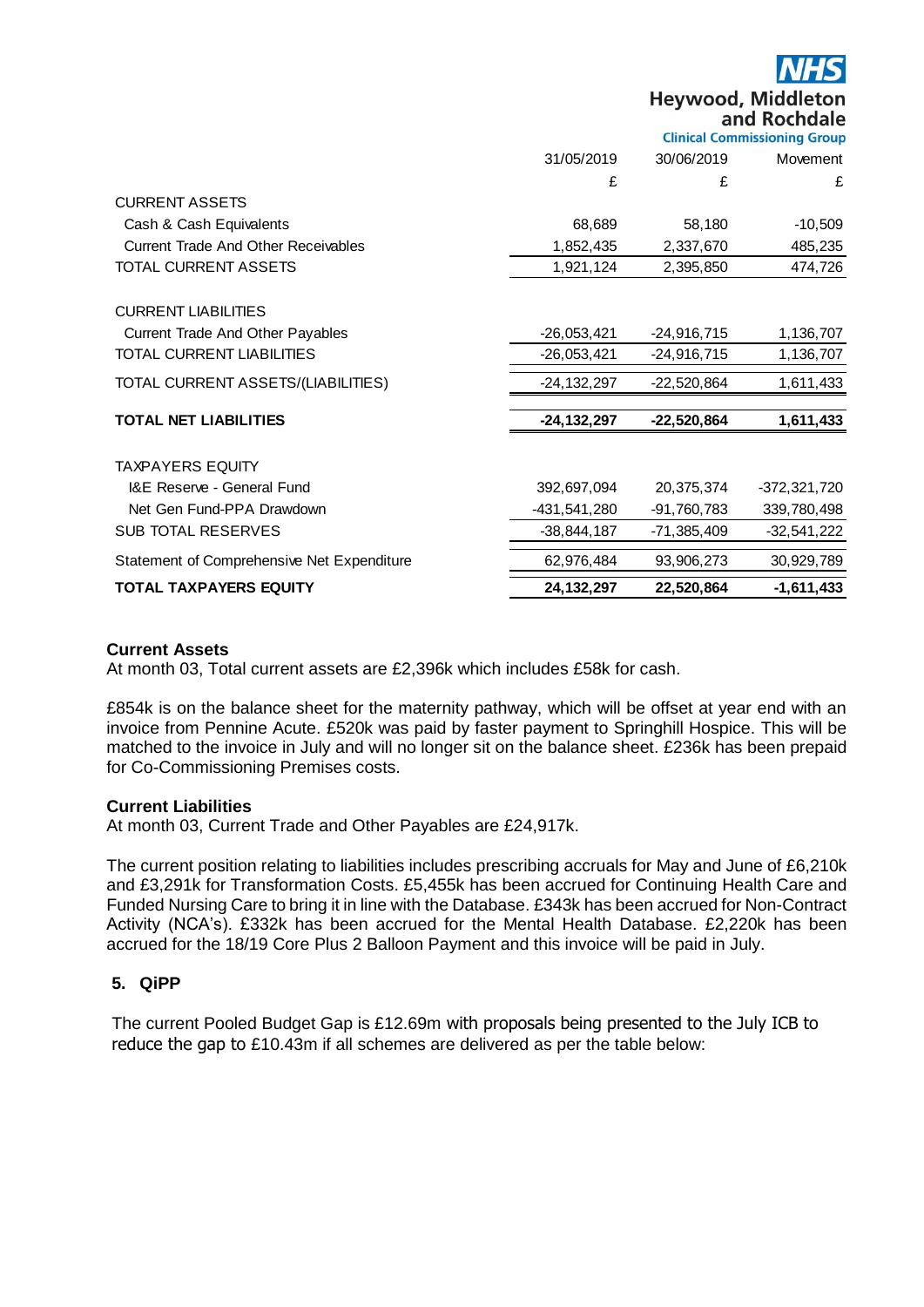**Heywood, Middle** and Rochdale

|                                                                       | <b>Clinical Commissioning Group</b> |                                                         |                    |                                               |                      |                    |
|-----------------------------------------------------------------------|-------------------------------------|---------------------------------------------------------|--------------------|-----------------------------------------------|----------------------|--------------------|
| <b>Savings Shemes by Phase</b><br>.<br>T                              | <b>Savings</b><br>(19/20)           | <b>Change from Additional</b><br>last report<br>(19/20) | savings<br>(20/21) | <b>Change from</b><br>last report<br>(20/21). | <b>Total Savings</b> | <b>RAG</b>         |
| Phase 4 - Benefits Monitoring - Budget not removed                    | £539                                |                                                         | £130               |                                               | £669                 |                    |
| S1. IVF - Reduction in number of funded cycles                        | £130                                |                                                         | £130               |                                               | £260                 | <b>Low Risk</b>    |
| S21. Community Neuro Rehabilitation Team Service Review               | £409                                |                                                         |                    |                                               | £409                 | <b>Medium Risk</b> |
| <b>EPhase 3 - Implementation</b>                                      | £225                                | $-£40$                                                  | £55                |                                               | £280                 |                    |
| S6.a Avastin for the treatment of Wet AMD - Care UK                   | £48                                 |                                                         | £55                |                                               | £103                 | <b>Low Risk</b>    |
| S18. Reduction in Vitamin D Testing                                   | £150                                |                                                         |                    |                                               | £150                 | <b>Medium Risk</b> |
| S23. Vasectomy Service Review                                         |                                     | $-£40$                                                  |                    |                                               |                      | <b>CLOSED</b>      |
| S26. Cardiology - ECG in Primary Care                                 | £27                                 |                                                         |                    |                                               | £27                  | <b>Low Risk</b>    |
| Phase 1 - Initiation/ Case for Change                                 | £1,292                              | £47                                                     | £2,950             | £1,271                                        | £4,242               |                    |
| S6.b Avastin for the treatment of Wet age-Wet AMD - PAHT              |                                     |                                                         | £613               |                                               | £613                 | <b>High Risk</b>   |
| S12.b Use of Assistive Technology (20/21)                             |                                     |                                                         | £535               |                                               | £535                 | <b>High Risk</b>   |
| S35a. Planned Care Review - IECP & MSK                                | £321                                | £54                                                     |                    |                                               | £321                 | <b>Medium Risk</b> |
| S35b. Planned Care Review - Outpatients                               |                                     |                                                         | £837               | £787                                          | £837                 | <b>Medium Risk</b> |
| S36. Urgent Care Review                                               | £971                                | $-E7$                                                   | £965               | £484                                          | £1,936               | <b>High Risk</b>   |
| <b>Opportunity</b>                                                    | £200                                |                                                         |                    |                                               | £200                 |                    |
| S9. Musculoskeletal (MSK) Assessment                                  | £100                                |                                                         |                    |                                               | £100                 | <b>Medium Risk</b> |
| S19. Posture and Mobility                                             | £100                                |                                                         |                    |                                               | £100                 | <b>Medium Risk</b> |
| S31. Mental Health Out of Area Placements                             |                                     |                                                         |                    |                                               |                      | <b>TBC</b>         |
| <b>Total Costed Schemes</b>                                           | £2,255                              | £7                                                      | £3,134             | £1,271                                        | £5,390               |                    |
| <b>Pooled Budget Gap</b>                                              | £12,686                             |                                                         | £21,758            |                                               | £34,444              |                    |
| Potential Pooled Budget Gap - Delivery of all schemes                 | £10,431                             |                                                         | £18,624            |                                               |                      |                    |
| Potential Pooled Budget Gap - Delivery of low and medium risk schemes | £12,215                             |                                                         | £20,737            |                                               |                      |                    |
| Potential Pooled Budget Gap - Delivery of low risk schemes only       | £14,957                             |                                                         | £21,574            |                                               |                      |                    |

This still leaves a significant financial gap for 2019/20 so it is proposed that the strands of work below are developed further to deliver additional savings in 19/20 and 20/21:

- Public Health and Adult Social Care opportunities
- Improvements in contract monitoring
- Contract reviews
- Further Planned and Urgent Care review opportunities

The Public Health and Adult Social Care schemes that have currently been identified are for 2020/21.

# **Improvements in Contract Monitoring**

Whilst contract monitoring mechanisms are in place, with a host of associated governance arrangements, it is essential to further develop this to support both improved understanding of the causes of any over or under performance and how these are addressed with the provider. Looking for additional savings becomes ineffectual if we overspend against what was the agreed core contract value.

If we effectively manage our contract, the following opportunities become available: • 19/20 - £1.5m if contract delivers to plan (Acute over performance reserve)

To realise this opportunity, a robust internal process is currently being established to understand data and any causes of over/under performance quickly. To this end a matrix team approach including Commissioners, Strategic Intelligence and Finance has been developed. It is also key that commissioners and providers work closely together to understand performance against the contract. To this end it has been agreed that a small working group of BI and finance specialists from both commissioning and provider will work together to understand activity. This group will report directly into the Rochdale Sustainability Group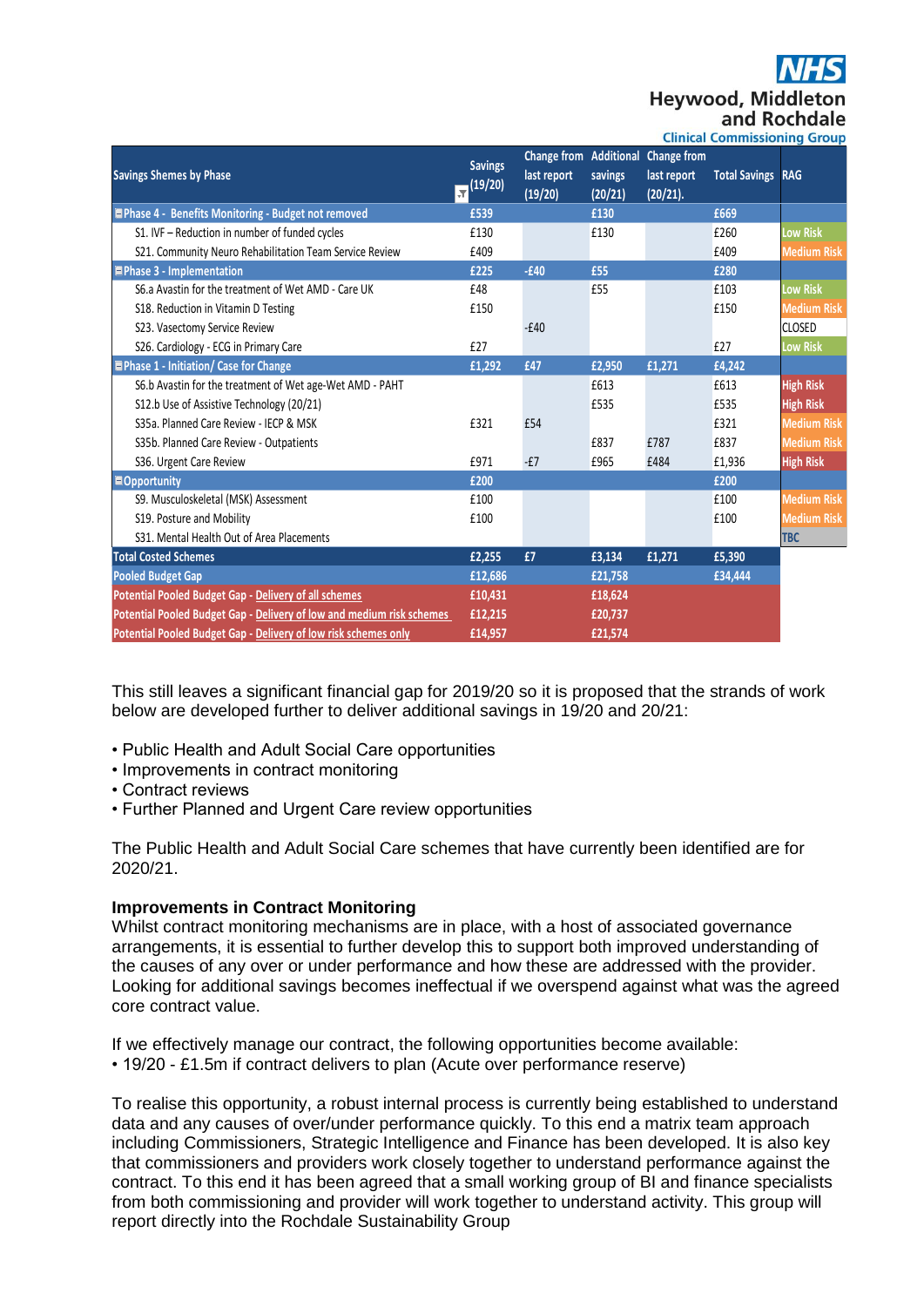

Activity and the impact of contract performance on the budget gap will also be reported to the Savings Delivery Board.

## **Contract Review**

Rochdale Local Authority and HMR CCG hold a significant number of contracts across health and social care. Work has commenced to review these contracts based on the following principles:

- What do we get for our money?
- Are we getting value for money?
- Could we be more creative in the way we contract?
- Could we deliver services differently with our partners that support reducing cost?
- Is there any duplication?

## **Further Planned & Urgent Care Review opportunities**

At the last meeting of the Integrated Commissioning Board, an overview of the Planned and Urgent Care Review was provided.

The Planned and Urgent Care Reviews are large pieces of work which will be completed over a significant amount of time. The savings identified to date are the initial opportunities only. Further savings will be identified and reported through Finance, Performance and Risk and ICB as the review progresses.

## **6. Medium term financial model 2020/21 to 2023/24**

The CCG allocations for 2019/20 to 2023/24 are part of the deployment of NHS England's fiveyear revenue funding settlement, averaging 3.4% a year in real terms and reaching £20.5bn extra a year by 2023/24. CCG allocations are being set based on NHS England's five-year real terms revenue funding profile, which has now been set by Government as 3.6%, 3.1%, 3.0%, 3.0% and 4.1%. The CCG finance department has produced a forecast model for the financial years 2020/21 to 2023/24 based on these allocations which was presented to ICB on the 25th of June and to Leadership Team on the  $2^{nd}$  of July.

As already reported the financial forecast for the CCG in 2019/20 is presently a savings target of £7.5m apportioned £6.5m Pool and £1m Non-Pool.

The model takes a prudent approach that the £7.5m will be found through non-recurrent measures in 2019/20 and hence the starting point for 2020/21 is a deficit of £7.5m. The table below shows the annual increase in the financial pressure for the CCG and currently assumes that the savings plan is met non-recurrently. Any recurrent savings will reduce the inyear deficit as well as the cumulative deficit.

The CCG in the next 5 years needs to reduce its cost base by £33.7m.

This table is CCG values only and does not take account of the CCGs share of the pooled gap from local authority services.

|                 | 19/20    | 20/21  | 21/22  | 22/23  | 23/24    |
|-----------------|----------|--------|--------|--------|----------|
| Deficit         | £7.5 $m$ | £15.8m | £22.5m | £28.5m | £33.7m   |
| Annual increase |          | £8.3m  | £6.7m  | £6.0m  | £5.2 $m$ |

#### **Running Costs:**

The reduction to the CCG running costs have been reflected in the model but there is also an assumption that the CCG is able to reduce its running costs in line with the allocation reduction,